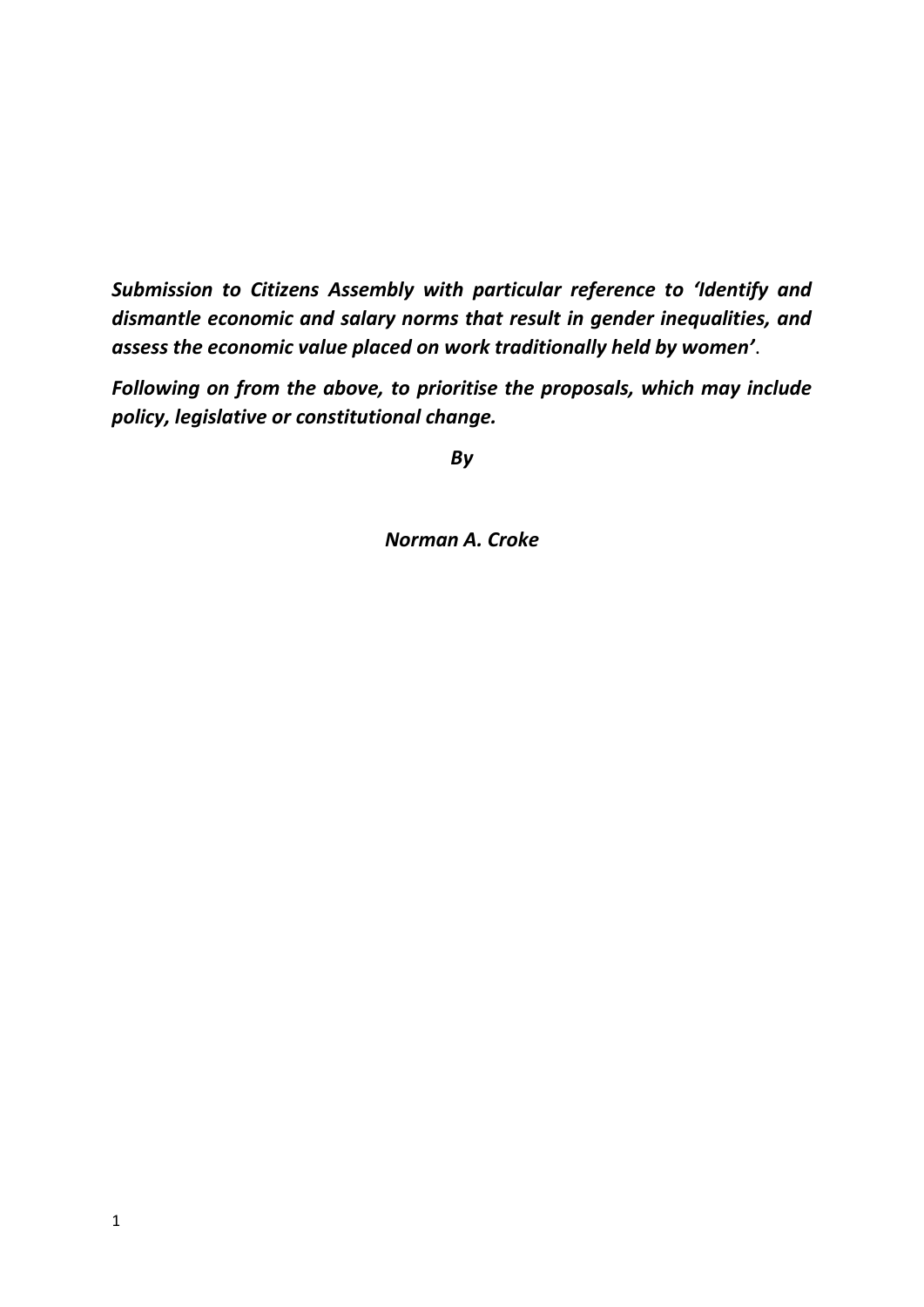*Submission to Citizens Assembly with particular reference to 'Identify and dismantle economic and salary norms that result in gender inequalities, and assess the economic value placed on work traditionally held by women'*.

*Following on from the above, to prioritise the proposals, which may include policy, legislative or constitutional change.*

# **Introduction**

Research shows people living in poverty if their income and resources are so inadequate as to preclude them from having a standard of living which is regarded as acceptable by Irish society. Additionally,

A person's status and security in society are determined by occupation and rights to bargain. *Occupation and bargaining power* determine one's place in society such as low paid employment, which is manifested in where one lives, the standard of living, access to services such as creches, education etc.

Women makeup almost 50% of the workforce and are clustered in traditionally low paid employment of caring and the health, sales and administration, catering, leisure activities, and services. Women are more exposed and vulnerable to short term employment and precarious contracts of employment and on average earn 14.5% less than men notwithstanding 5 decades of equal pay legislation.

The early history of state intervention through employment regulation in the employment relationship was mainly concerned with the protection of those sectors of the working population which were deemed to be in exceptional need of it. The focus of early state intervention through statuary regulation was in respect of women and children and their working conditions. In all other respects, the State stood aside in the employment relationship between employers and employees.

Pay and conditions of employment at the level of the enterprise was arbitrarily set by the employer through the offer of an employment contract. The exception to the unilateral establishment of pay and conditions of an employee was through the establishment of the trade unions and collective bargaining.

Collective bargaining is the process of negotiations between unions and employers to decide by collective agreement, wages, hours and conditions of employment. It is how workers can collectively determine their rights and interest in work.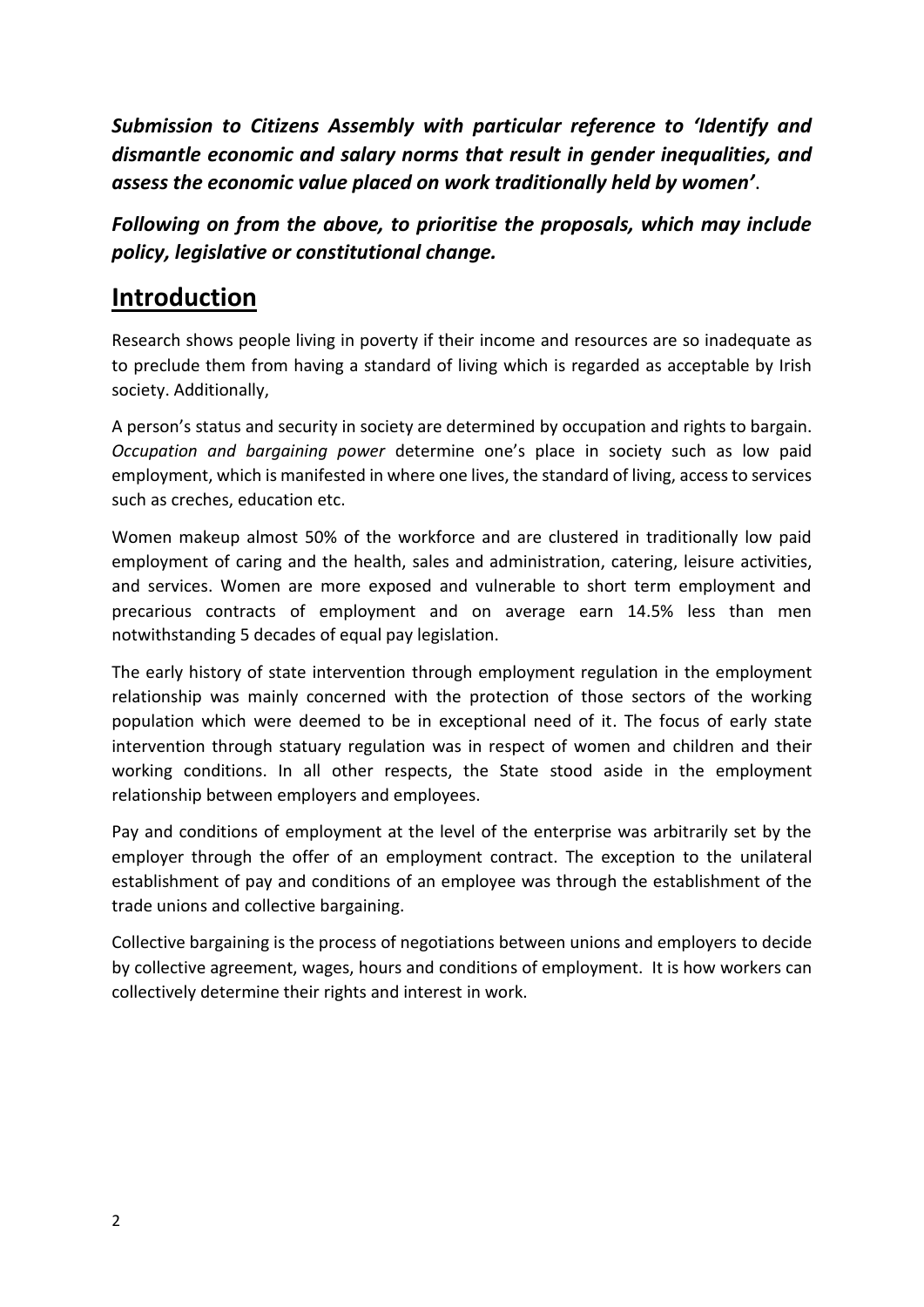# **Employment and Labour Law**

The British Government originally declared a combination of workers for the purpose of collective bargaining to be 'illegal' (Combination Acts 1799) The Charter of 1871 removed the character of criminal conspiracy from membership of a trade union.

Unions in the 19<sup>th</sup> century were exclusively among the literate and better-paid craftsmen. The first unskilled unions emerged with the organisation of the London *match girls and gas workers*.

In 1901 in the infamous Taff Vale judgement, the House of Lords allowed the Taff Vale Railway Company sue the Union for supporting their members in dispute with their employer. The right of trade unions to picket was only established in law by the passing of the Trade Disputes Act 1906.

At the turn of the 20<sup>th</sup> century, the only legal basis of organised labour in Ireland was based on the above British imperial legislation which recognises the right of trade unions to exist, but not the legal right to engage in collective bargaining.

The organisation of unskilled workers in Ireland (New Unionism) led by Jim Larkin and the ITGWU (1909) resulted in over 400 Dublin employers in 1913 attempting to break the rise of trade unions (supported by the State). The 1913 strike was one of the first national strikes in Ireland and England for the right of Irish workers to have the right to freely negotiate with their employers. The lockout/strike which commenced in August of 1913 did not end until January 1914.

The subsequent fight for Irish freedom and political emancipation in Ireland is inherently fused with the rights and aspiration of organised labour. The trade union movement played a key role in creating a sovereign, independent democratic state through its participation in the 1916 rising and subsequent political developments. Yet, ironically, the rights of organised labour to the right to freely negotiate on behalf of their union members are not explicitly recognised in Irish law or the Irish Constitution.

### **Irish Government 1922**

In 1922, On the formation of the Irish Free State, labour legislation passed by the British Government prior to 1922 was transposed into Irish legislation including Trade Boards which had been established in 1918 to facilitate workers and employers in establishing collective bargaining. Up to 70% of workers covered by Trade Boards were women. The transposition of employment and labour law provided the statutory framework for trade unions i.e. the right to organise and the right to strike. However, it did not provide a statutory right to free collective bargaining.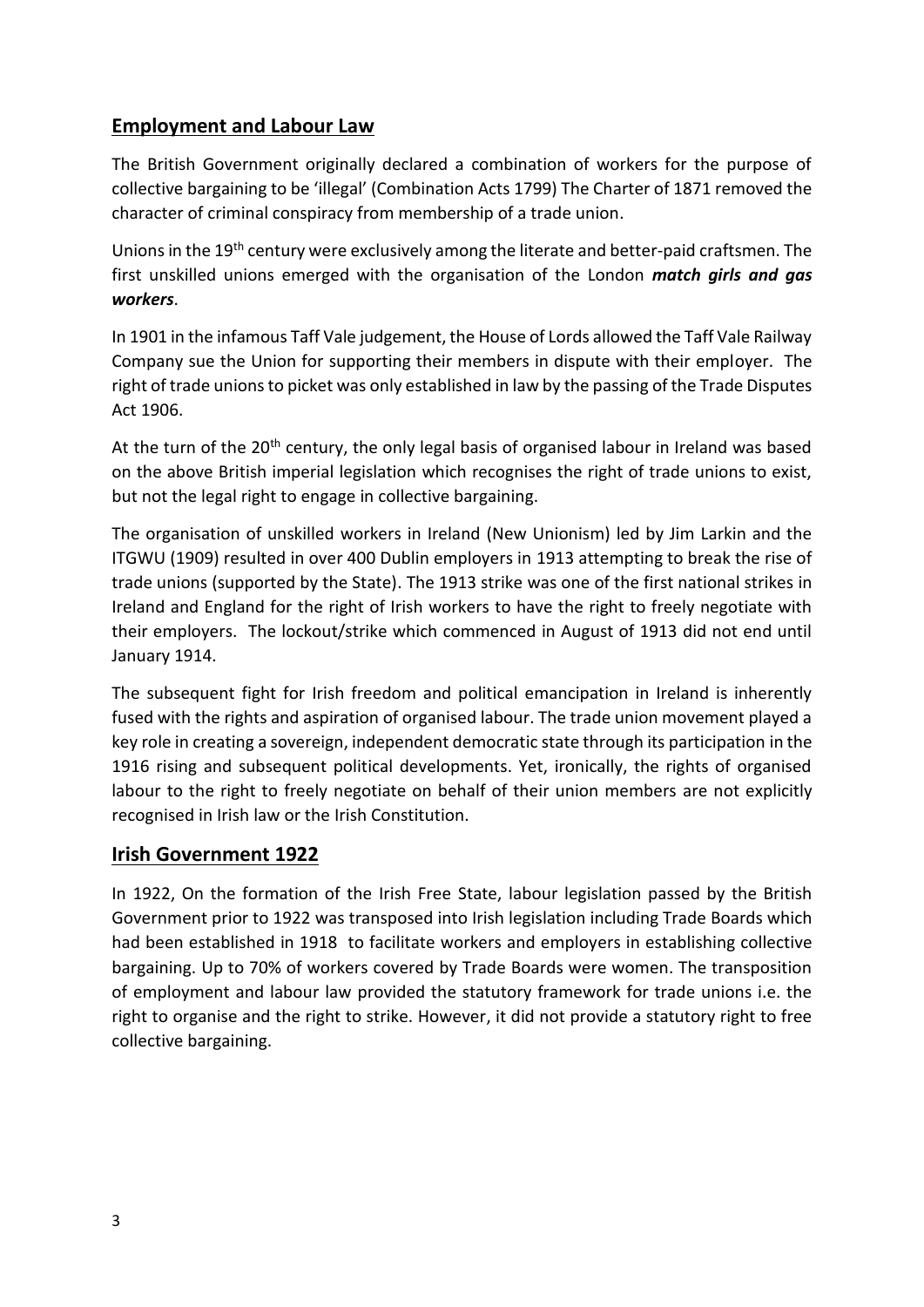# **Irish Constitution 1937**

The Irish Constitution (Bunreacht nah Eireann) was enacted on  $1<sup>st</sup>$  July 1937 and replaced the Constitution of 1922. Article 40.6.1. (iii) states:

#### **' The right of citizens to form associations and unions'.**

The Constitution goes on to state that, Laws, however, may be enacted for the regulation and control in the public interest of the exercise of the foregoing right and laws regulating how the right of forming associations and unions and the right of free assembly may be exercised shall contain no political, religious or *class discrimination.*

The States intervention in industrial relations post the 1937 Constitution was to introduce legislation to regulate Trade Unions (Trade Union Act 1941) and industrial relations (The Industrial Relations Act 1946), which established the Irish Labour Court, Joint Labour Committees and the Making of Employment Regulation Orders.

The State, under pressure from public sector unions introduction a system Conciliation and Arbitration in the public sector (1951) as an independent means of regulating pay and conditions of employment.

All the foregoing gave State endorsement for a stable industrial relations environment predicated on the recognition of trade unions and the right of workers to collective bargaining, mediation and arbitration.

The State through its industrial promotion agencies also provided encouragement and persuasion to inward Multi-National Corporations to recognise trade unions and collective bargaining.

### **Irish Judiciary**

Irrespective of the State's role in promoting good industrial relations through the establishment of the Labour Court and persuasion of union recognition and collective bargaining, the Irish Courts Since the passing of the Irish Constitution in 1937 have consistently interpreted the rights of private property over the rights of organised labour. The High Court and Supreme Court have interpreted Article 40.6.1.(iii) of the Irish Constitution

## *'that the rights of association do not oblige an employer to recognise a union for the purpose of collective bargaining'*

The Irish judicial interpretation of Article 40.6.1. (iii), inter alia, confers on the employer the absolute right to refuse to recognise their workers right to be represented by their union based upon the principle of master and servant and the right of property over workers' rights.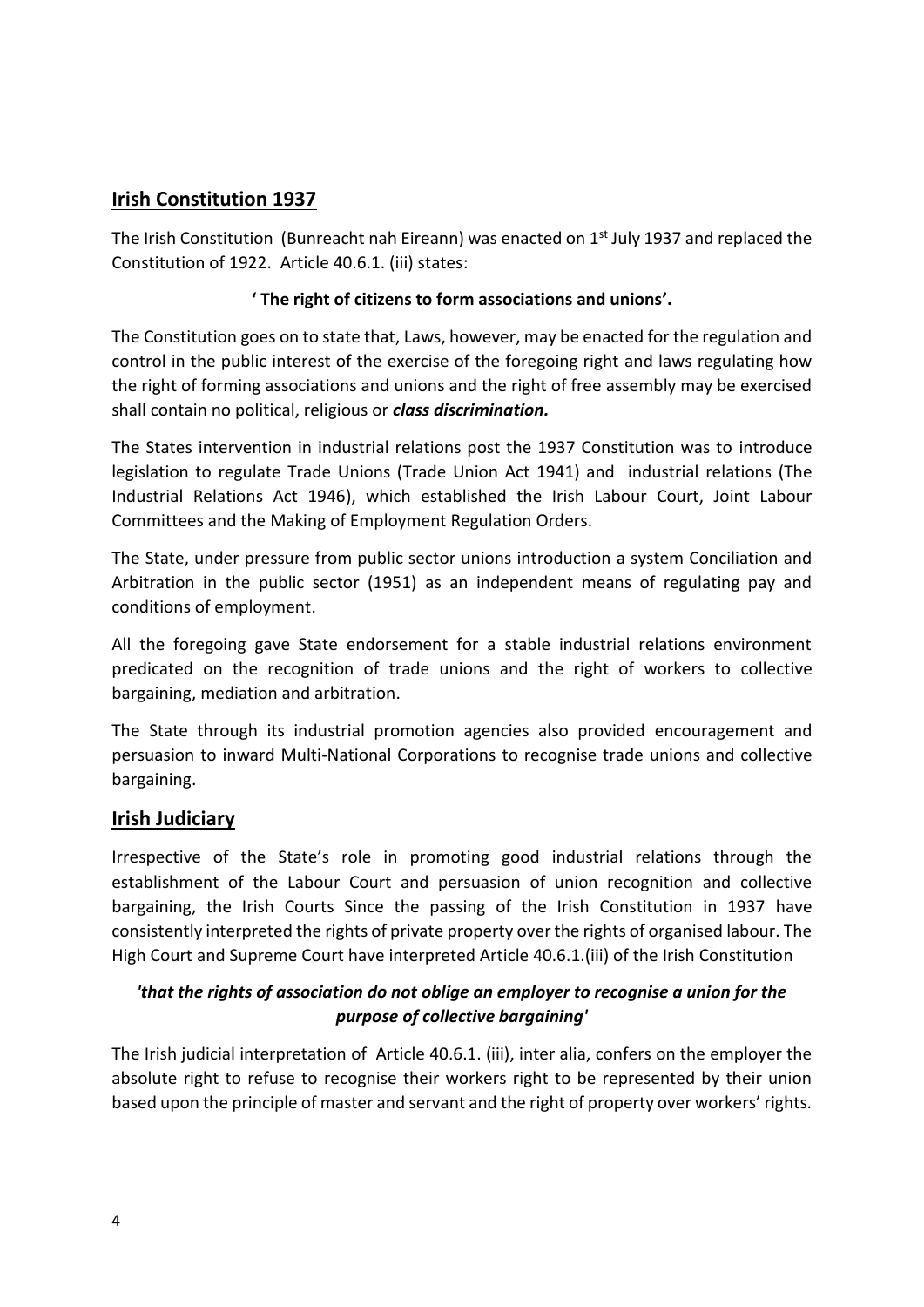The Irish Courts have consistently supported the employer class in striking down legislation in favour of workers' rights. The courts have struck down legislation for the recognition of collective bargaining (Industrial Relations Amendment Act 2001-2004) and sections of the 1946 Industrial Relations Act which established Joint Labour Committees and Joint Industrial Councils that regulated pay and conditions of hundreds of thousands of vulnerable workers.

The Courts have neutralised and undermined statutory protection for limited rights to collective bargaining, essentially, supporting the unilateral right of employers to determine pay and conditions of employment and in so doing, aiding and abetting employer hostility and avoidance of trade union recognition and the decline of trade union membership in the private sector. In the case of Ryanair vs. Impact, Mr Justice Geoghegan stated

"obiter dictum"

### *"As a matter of law Ryanair is perfectly entitled not to deal with trade unions nor can a law be passed compelling them to do so"*

This aberration of the Irish Constitution and workers human rights is consistent with the *British ruling Classes* concession to trade union agitation, i.e., the right to exist, the right to strike but *NO statutory right to free collective bargaining.* 

This judicial interpretation of the law and Irish Constitution is at variance with the unique contribution of the Irish trade union movement in establishing the Irish State and its rejection of British Imperial jurisprudence and is at variance with the Irish Governments ratification of International Conventions such as The Universal Declaration of Human Rights, European Convention on Human Rights, Charter of Fundamental Rights of the European Union and ILO Conventions all of which underpin the right of workers to organise and the right to engage in collective bargaining, and affirm that collective bargaining is a Human Right (*Appendix 1).*

# **Ireland and the European Economic Community 1973**

Prior to Ireland's entry to the European Economic Union (EEC), the Government's intervention in the employment relationship was through the Conditions of Employment Act 1936 and Factories Act 1955. which was internationally credited as a comprehensive Legislation. The Redundancy Pay Act 1967, the Minimum Notice and Terms of Employment Act (1973) and post-entry to EEC the Unfair Dismissals Act (1977).

Following Irelands entry into membership of the European Economic Union in 1973, the Government were obliged to introduce the Anti-Discrimination (Pay) Act 1974 and Employment Equality Act 1978, Equal Status Act 2000, Equality Act 2004, Maternity protection Act 2000, Organisation of Working Time Act 1997, Protection of Employees (Part-Time Work) Act 2001, Protection of Employees (Fixed-Term Work) Act 2003, Parental Leave, Transfer of Undertaking etc.

Notwithstanding the extensive statutory regulation intervention in the employer, employee relationship through the enactment of domestic and EU statutory entitlements in favour of workers the Irish Government pampered inward investment from Multi-National Companies in allowing the IDA to depart from its support in the late 1980s in promoting trade union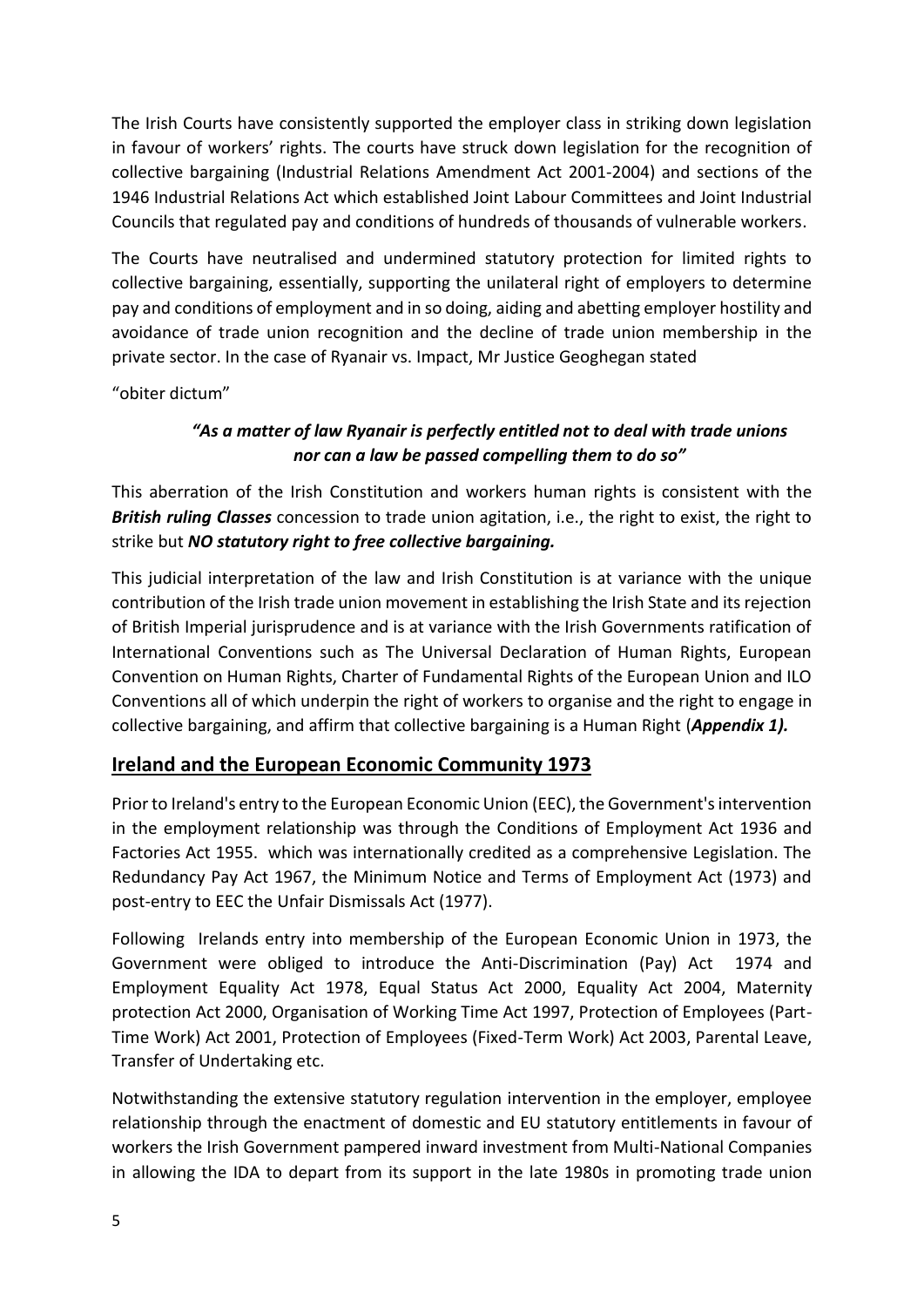recognition and collective bargaining (pre-employment collective agreements) to inward MNC companies.

# **Ireland in 21st Century**

Today, large Corporations maintain large Human Resource Department staffed by HRM specialist who is there to represent the interest of the employer. They craft conditions of employment individualising the relationship between management and worker, providing only token representational rights to their employees by curtailing the individual workers constitutional right to fair representation and natural justice, which inter alia provides an illegal barrier to workers exercising their right to the protection and promotion of EU and Irish statutory employment law.

Such unilateral power vested in management allows management a command power that curtails and restrict workers floor of rights exercised through control over the contract of employment and employer controlled Disciplinary Procedures and restricted individualised Grievance Procedures.

Many commentators attempt to perpetuate the fiction that the expansion of workers employment rights arising from our membership of the European Union (EU) protects workers employment rights in the absence of trade union representation.

Such arguments presuppose that regulatory law is an effective substitute for collective bargaining! Yet no one can explain how an individual worker in the private sector can vindicate their employment rights in the workplace when simultaneously their employer denies their Union recognition and their employees the right to collective bargaining and professional representation which is an essential process at the level of the workplace in ensuring implementation of statute rules of employment

As stated basic minimum legal rights are a fiction if workers don't have as a right access to collective bargaining and Fair Procedure in their workplace and a cursory examination of the WRC reports show that in the main, statutory rights are only vindicated following the termination of employment through claims at the Employment Appeals Tribunal and Adjudication post-employment with the Workplace Relations Commission.

The absence of trade union representation through the process of collective bargaining represents a repudiation of workers basic right to professional representation, fair procedures and natural justice and a level playing field in the employer, employee relationship.

### **Impact of Irish and EU Law on the contract of employment**

It is contended that statutory law attempts to mould the contract of employment in the absence of collective bargaining, particularly in the area of Employment Equality, however, its capacity to be enforced at the level of the workplace is as stated a legal fiction as the remedies within the prescribed law and contract of employment is illusionary if not enforceable. Moulding the contract of employment through the incorporation of statutory obligations is a cut and paste process and a technique of growing importance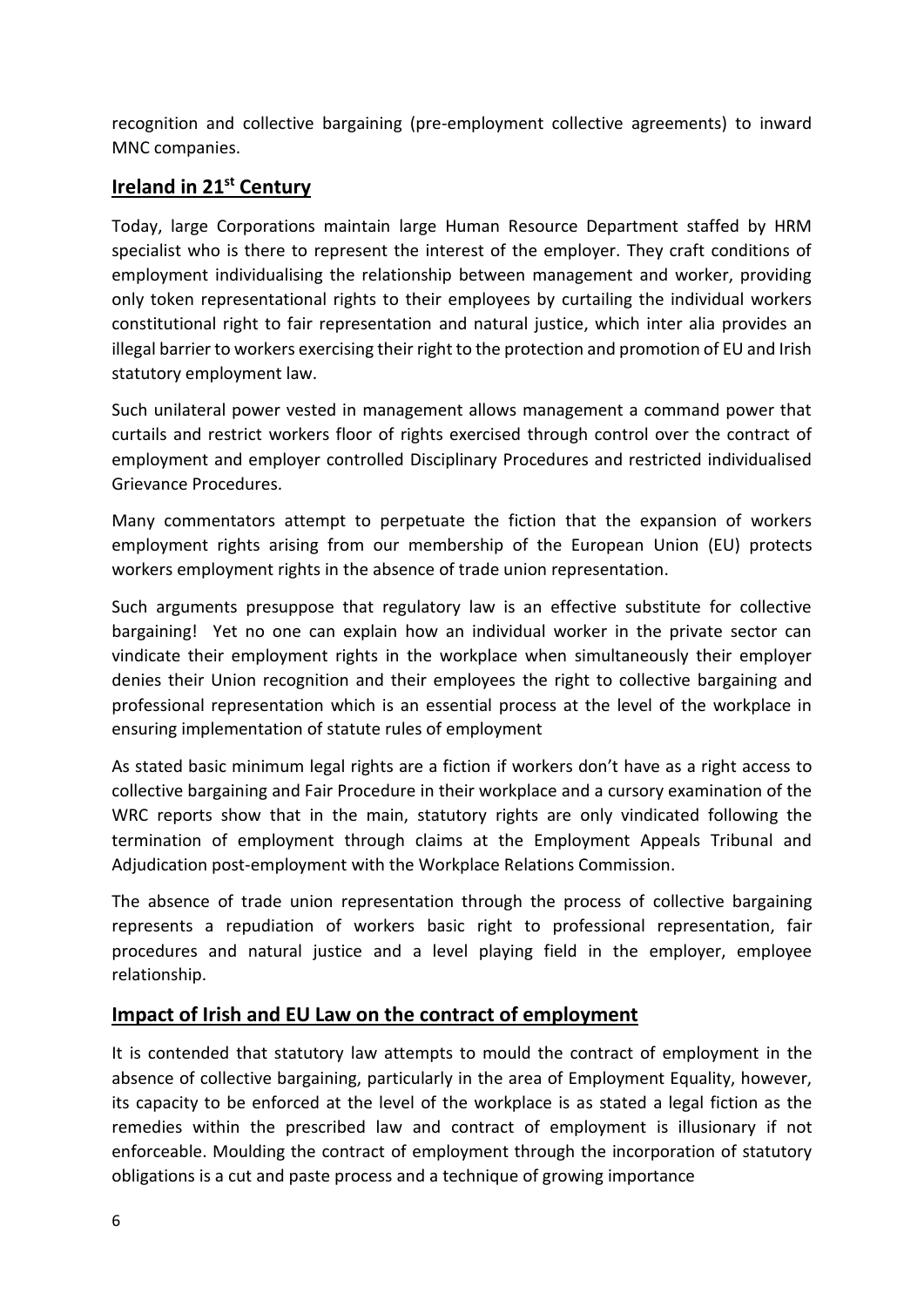Put simply, the employer provides a contract of employment that incorporates employer statutory obligations such as, pay, minimum notice, annual leave, minimum terms annual, health and safety leave etc. That is ventilated through the fiction of Disciplinary and Grievance Procedures which may be viewed separately from the main contract through the company intranet. The individualisation of the contract is based on the fiction of equality between the parties and the presumption of a level playing field.

The contract of employment which in many instances is sent by E-mail for signature is unilaterally predetermined by management through its gatekeeping capacity to exclude trade unions and collective bargaining from its relationship and engagement with employees.

# **Workplace Relations Commission (WRC),**

According to the Workplace Relations Commission (WRC), 'The Employment Equality Acts outlaw discrimination in work-related areas such as pay, vocational training, access to employment, work experience and promotion including harassment and victimisation at work and the publication of discriminatory advertisement'.

The WRC publication goes on to say:

# *'Discrimination is prohibited where it relates to gender, civil status, family status, sexual orientation, religious belief, age disability race, colour, nationality, ethnic or national origins and membership of the travelling community.*

On the question of the enforcement of the foregoing legislation, the WRC state 'Complaints concerning the alleged contraventions of employment and equality legislation may be presented to the Workplace Relations Commission'.

As the law relates to individual rights as distinct from collective rights it obliges individual employees to make a claim.

Quite simply, if a non-unionised employee believes that their employer is not complying with their statutory obligations it is up to the individual employee to report their employers to the WRC! And the WRC will investigate the complaint. In other words, an individual employee is required to be their advocate in vindicating their employment rights within the workplace, this is contrary to the legal dictum, 'He who represents himself has a fool for a client'.

### **Management Resources**

Management has their own Human Resource Professionals and Solicitors and Barristers to support them in defending their work practices. Collective bargaining provides workers with a cloak of anonymity in that no one individual can be identified by management in vindicating their rights and interest.

Collective barging and trade union membership makes it easier for workers to make and process claims in respect of their pay, and conditions of employment and to seek collectively issues in respect of their employment that is not adequately covered by legislation such as maternity leave and paternity leave supplements, improved sick and pension schemes,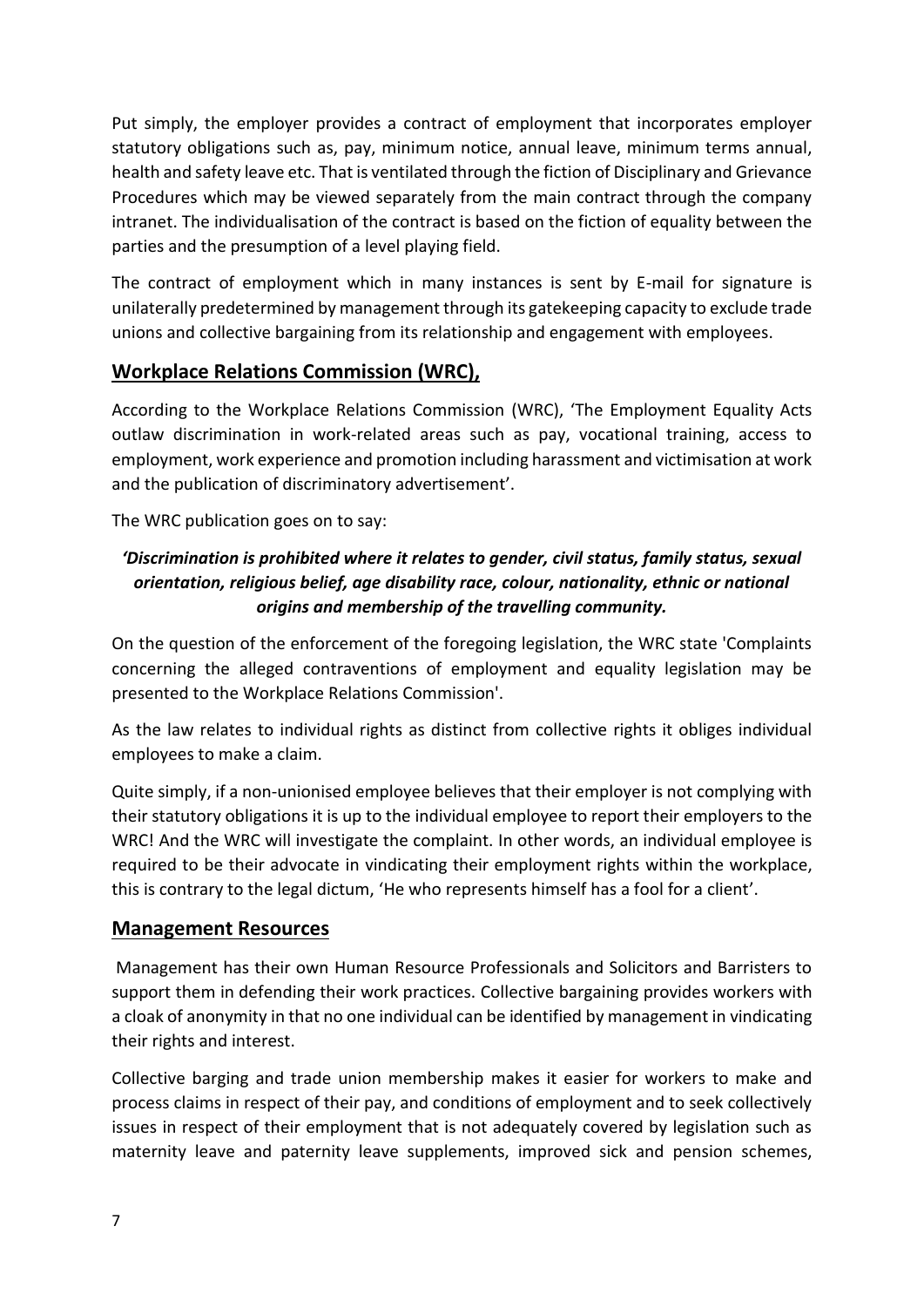subsidised crèche facilities etc. a negotiation process that is not readily open to an individual claims.

In the absence of trade union recognition and access to trade union representation management can impose who can attend with an employee in respect of Disciplinary or Grievance procedures. In many instances' management prescribe that an employee may bring a work colleague with them when the employee is being investigated or making a complaint.

Management can justify this erroneous position by reference to the WRC Code of Practice on Grievance and Disciplinary Procedures which inter alia states in section 3 'Procedures are necessary to ensure both that while discipline is maintained in the workplace by applying disciplinary measures in a fair and consistent manner, grievance is handled in accordance with the principle of natural justice and fairness.

The WRC publications go on to state, apart from considerations of equity and natural justice, the maintenance of good industrial relations atmosphere in the workplace requires that acceptable fair procedures are in place and observed'.

The WRC Code of Practice states 'that the employee concerned is given the opportunity to avail of the right to be represented during procedures' an 'employee representative includes a colleague of the employee's choice and a registered trade union but not any other person or body unconnected with the enterprise'.

According to the WRC Code of Practice, if a company excludes trade union representation an employee undergoing a Disciplinary or Grievance procedure internally within the enterprise is only allowed a colleague within the enterprise to accompany him/her.

# **Collective bargaining and the State**

Ironically the Irish Government as the largest employer in the State (407,00 employees) recognise the right of its employees in all sectors of the economy to collective bargaining whilst ignoring in excess of 1 million private-sector workers the right to free collective bargaining contrary to the reality of the social partnership between the state and the trade union movement and the States international obligations to recognise the human rights of its citizens to free collective bargaining *(Appendix 1).*

Article 40.6.1.(iii) of the Irish Constitution as interpreted by the High Court and Supreme Court has provided an insurmountable barrier to workers exercising their right as trade union members to engage as a right in collective bargaining with their employers which provides a constitution and judicial barrier to low paid workers access to collective bargaining and a level playing field with management.

The Supreme Court's interpretation that property rights trump workers' rights have denied more than 1 million private-sector workers having access as a human right to collective bargaining with their employer.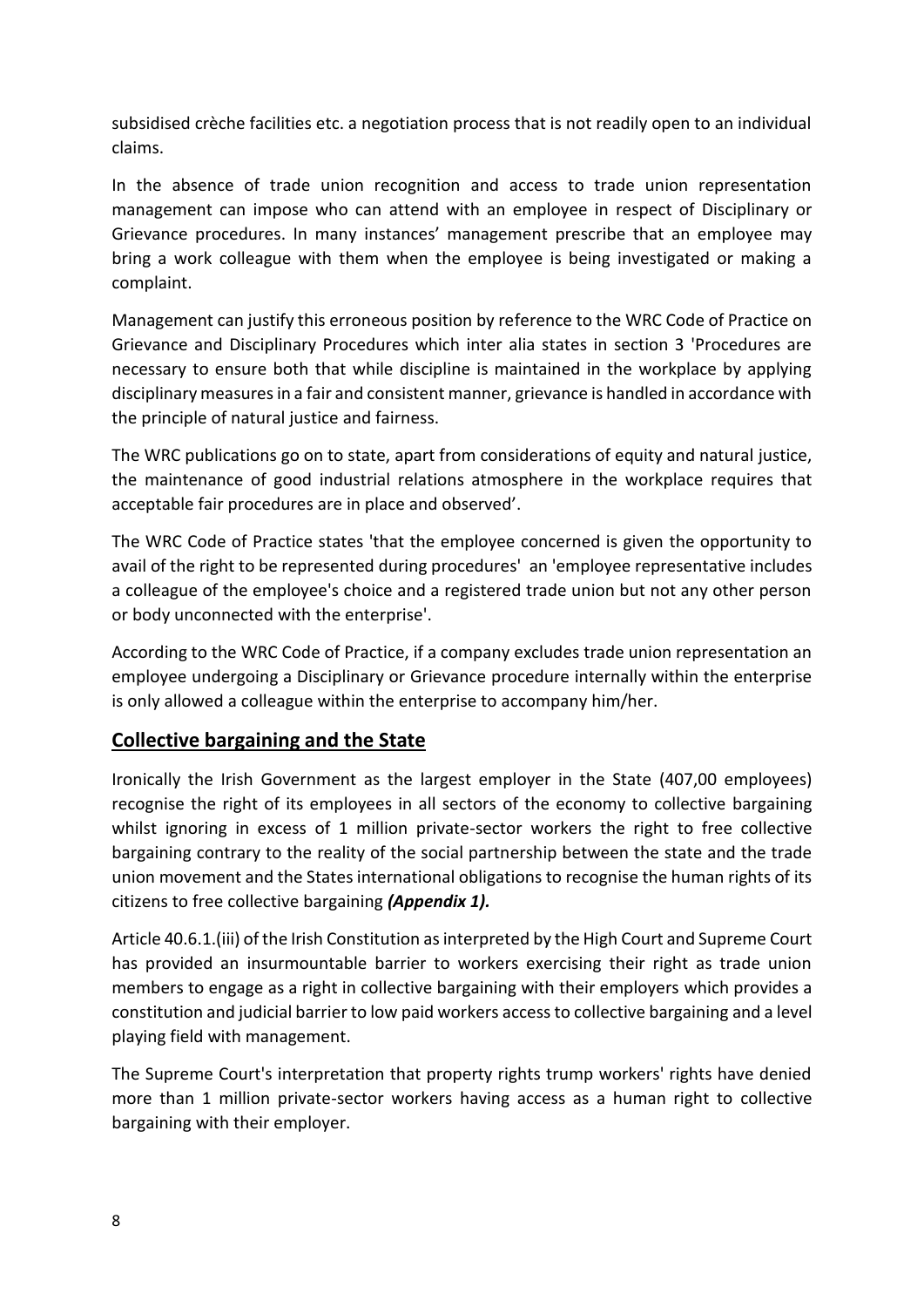The Supreme Court's interpretation has consistently frustrated the Dail in crafting legislation in favour of conceding collective bargaining to its citizens and allowed the Courts to strike down laws that protected the most vulnerable workers in sweated industries which are defined as 'chronically low paid trades with inadequate union representation or No union representation' such as hotels, catering retail etc. A sector of the economy that is notorious for low pay and poor working conditions.

Article 40.6.1.(iii) of the Irish Constitution as interpreted by the Courts has nullified workers entitlement to the Constitutional protection of justice and fair procedures within the workplace and presented a barrier to workers collectively exercising rights-based legislation as prescribed by the Dail and EU. The effect of the Supreme Court judgement is to cancel out a worker's constitutional right to join a union for the purpose of collective bargaining.

The Irish trade union movement is the largest civil organisation spread across the 32 counties has been in the vanguard of recent referenda to amend the Irish Constitutional in defence of citizens human rights.

The trade union movement was to the forefront for constitutional protection for the Dissolution of Marriage, Marriage Equality, Repeal of the Eighth Amendment, etc, all of which has been overwhelmingly endorsed by the public and reflects a modern liberal state within the European Union free of the illiberal shackles of the past.

It is long passed the time when over 1 million private-sector workers and in particular the thousands of low paid female workers are given their Internationally recognised Human Right not only to join unions but to exercise their rights in work to trade union representation and collective bargaining.

It is high time that we marked the role of the Irish workers in creating and maintaining a strong democratic Republic by having a referendum to amending Article 40.6.1.(iii) to give unequivocal expression to the rights of organised labour to free collective bargaining with employers to protect their rights in work and to advance their interest.



#### *Norman A. Croke*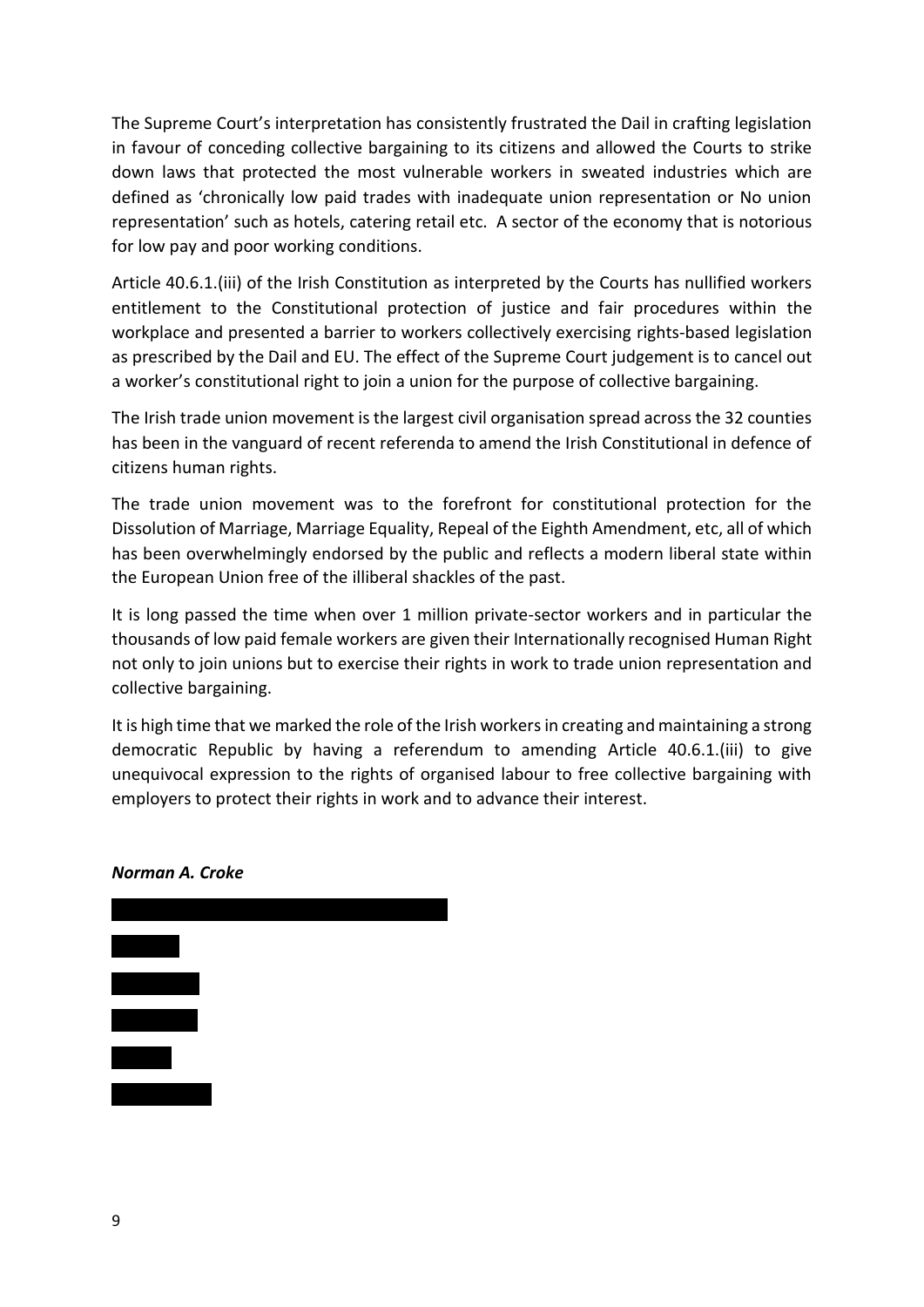# *Appendix 1*

# *International Conventions*

#### *The Universal Declartaion of Human Rights sets out fundamental human* rights

(Article 23.4) 'The rights to join trade unions and right to collective bargaining'.

#### *The European Convention on Human Rights*

'Every one has the right of peaceful assembly and freedom of association with others including the right to form and join trade unions for the protection of his interest'

## *Article 28 of the Charter of Fundamental Rights of the European Union, the Solemn Declaration on Workers' Rights, Social Policy and other issues, and relevant ILO conventions*

9.11 Article 28 of the Charter of Fundamental Rights of the European Union provides: -

*―Workers and employers, or their respective organisations, have, in accordance with community law and practice, the right to negotiate and conclude collective agreements at the appropriate levels and, in cases of conflict of interest, to take collective action to defend their interests, including strike action‖* 

## *ILO Conventions*

There are three ILO Conventions which are of particular relevance in relation to collective bargaining. They are **C98 - Right to Organise and Collective Bargaining Rights Convention 1949, and C154 Collective Bargaining Convention 1981. The ILO Collective Bargaining Recommendation of 1951 (No 91) is also relevant.** 

### *9.15 Article 4 of ILO Convention C98 provides: -*

*Measures appropriate to national conditions shall be taken, where necessary, to encourage and promote the full development and utilisation of machinery for voluntary negotiation between employers or employers' organisations and workers' organisations with a view to the regulation of terms and conditions of employment by means of collective agreements.* 

### *9.16 Article 2 of Convention C154 provides*: -

*For the purpose of this Convention the term collective bargaining extends to all negotiations which take place between an employer, a group of employers or one or more employers' organisations, on the one hand, and one or more workers' organisations, on the other, for—*

*(a) determining working conditions and terms of employment; and/or* 

*(b) regulating relations between employers and workers; and/or* 

*(c) regulating relations between employers or their organisations and a workers' organisation or workers' organisations.*